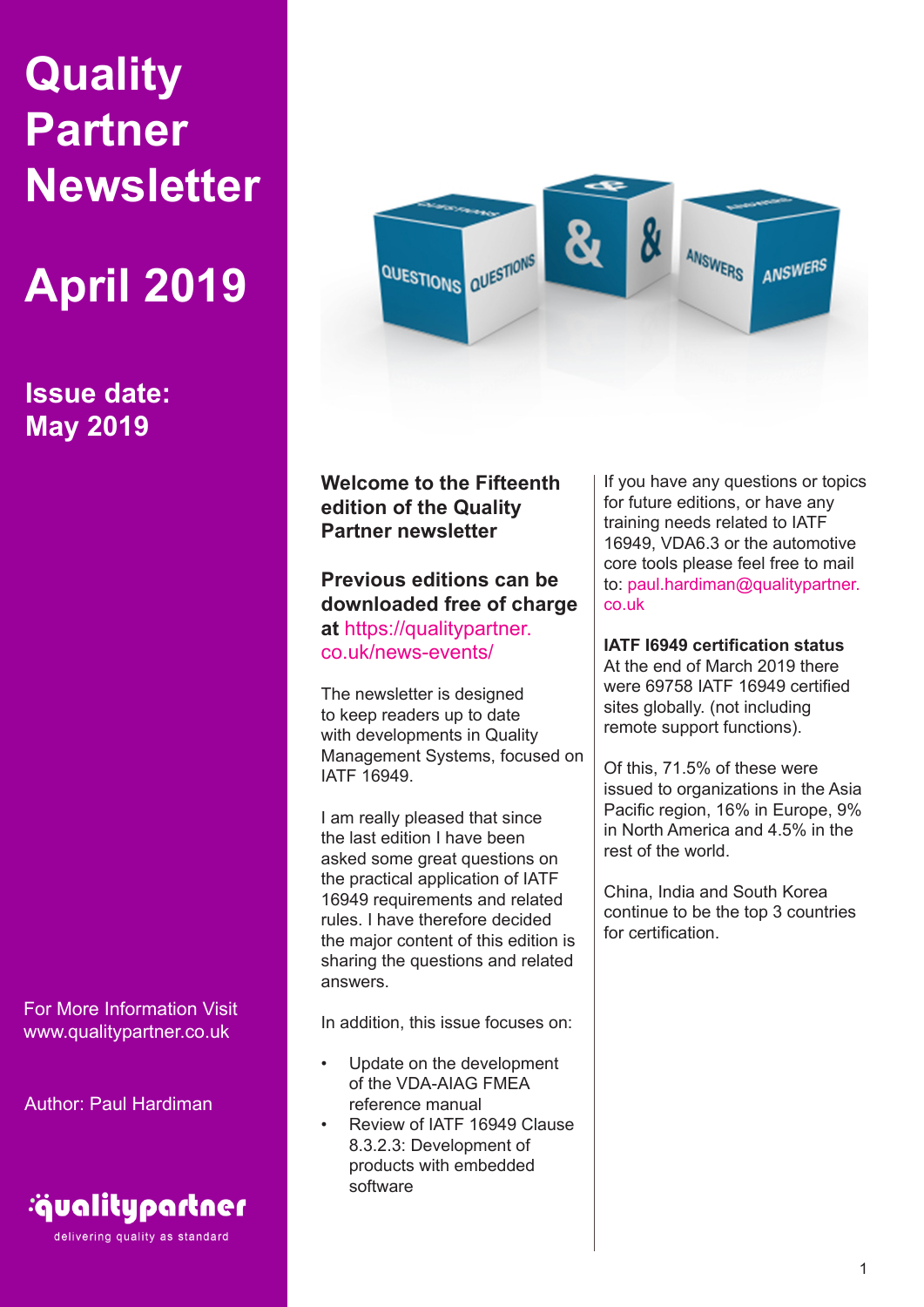# **Update on the VDA-AIAG FMEA handbook**

After long delays in the project, there finally seems to be agreement that the new handbook will be issued soon, at the latest by the end July 2019.

Below are some of the questions that you make be asking, with my answers, based on the information currently available.

**Question:** Will the new handbook be mandated by IATF 16949?

**Answer:** No, this will not be an IATF reference manual and therefore compliance to the requirements will not be mandated by IATF 16949. However, compliance will be mandated by certain customers, linked to customer specific requirements.

**Question:** What will happen to the current reference manuals? (AIAG Potential Failure Mode & Effects Analysis 4th edition, Volume 4 Chapter Product and Process FMEA) **Answer:** The probability is these will be replaced by the new harmonised handbook. (AIAG have already committed to this in a published white paper).

**Question:** If the handbook is mandated by our customers, will we have to redo all our existing FMEA's? **Answer:** The likelihood is compliance will only be required for new programmes (new products, new manufacturing processes etc.), but this could depend on customer specific requirements.

**Question:** What are the key differences with the existing FMEA approaches? **Answer:** Firstly, let's think about effectiveness of the use of FMEA within the automotive supply chain.

In 2017 alone there were over 64 million cars recalled globally and this is only the tip of the iceberg, where problems have escaped into the field. In addition, a massive cost is incurred in the supply chain in the cost of poor quality (cost of internal and external nonconformance).

Given that FMEA is a technique that focuses on defect prevention maybe it is not surprizing that the new handbook will focus more on measuring the effectiveness of FMEA as a process. The handbook will focus on comparing the benefits seen through the effective use of FMEA (reduced complaints, reduced warranty cost and reduced cost of poor quality) versus the investments made (time taken by the multidisciplinary team, training costs, improved prevention/detection costs). Ultimately, if FMEA is implemented correctly, with the correct resources provided by Top Management, this should result in the reduction of the cost of poor quality and reduced field concerns.

The next significant change is a seven-step approach to FMEA, broken into three clear phases:

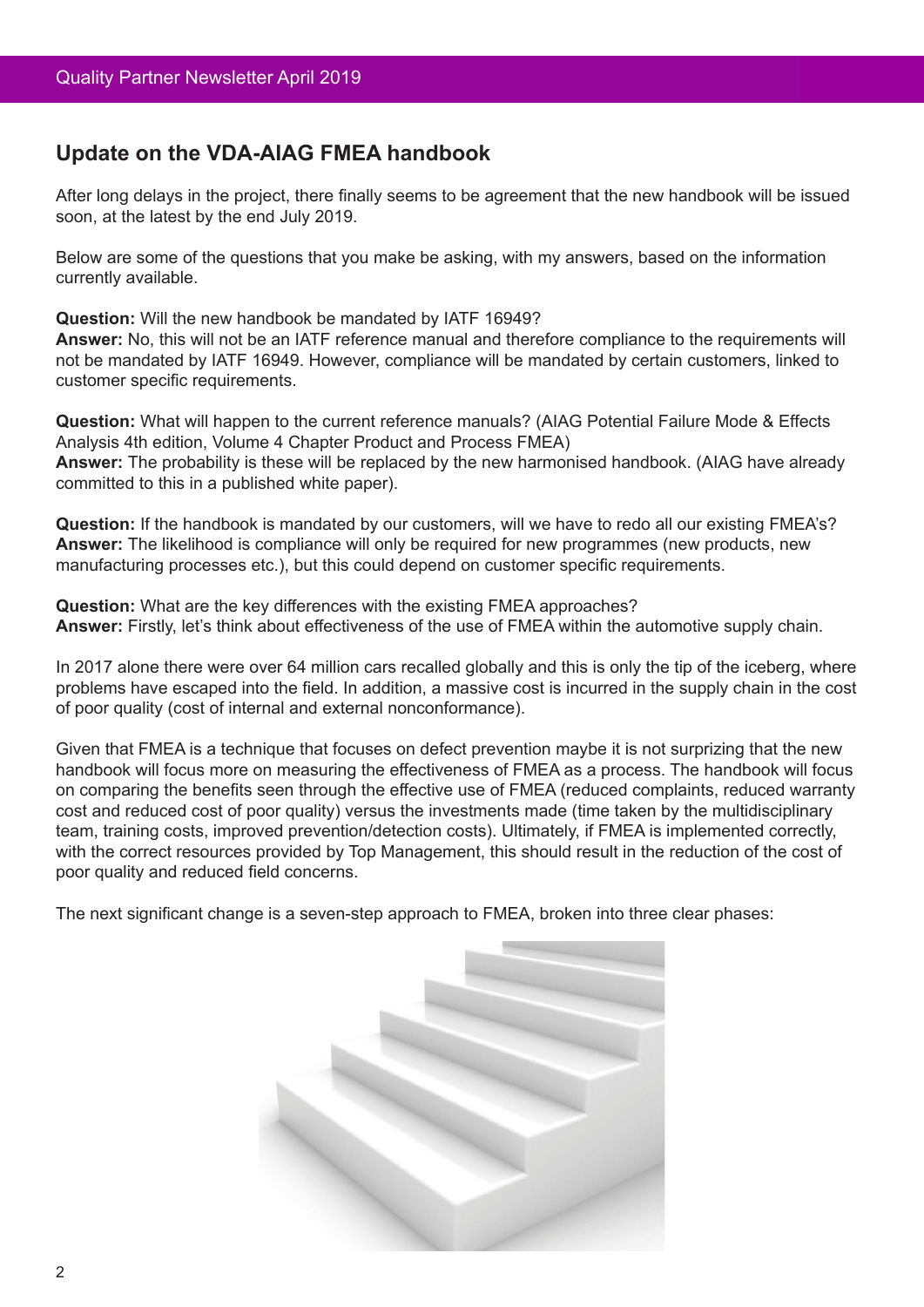The first phase is titled **System analysis** including:

**1st Step: Planning and preparation.** This step is focused on ensuring the scope of the FMEA activity is clear, all the relevant performance data is collected (issues with similar products/processes, complaints, internal issues etc.) and that a competent multidisciplinary team is available to perform the FMEA activity.

**2nd Step: Structure analysis.** This step is focused on understanding specific aspect of the product design or manufacturing process step to be evaluated, the relationship with the higher lever system/process, and an understanding of the 4M (Man, Machine, Method, Material) conditions that could influence the specific aspect of the product design or manufacturing process step that will be evaluated.

**3rd Step: Function analysis.** This step focuses on understanding the specific functional requirements to be met in the related aspect of the product design or the manufacturing process step being evaluated. These could be defined by the customer, legal or as internal requirements.

The second phase is titled **Failure analysis and risk mitigation** including:

**4th Step: Failure analysis.** This step focuses on understanding all the potential failure modes (FM), the failure effects (FE) on the next process, the customer or the end user, and the failure causes (linked to the 4M analysis in step 2).

**5th Step: Risk analysis.** This step uses modified tables for severity, occurrence and detection to generate an action priority ranking (AP). This AP rank is based on looking at the combination of severity, occurrence and detection to give a red, yellow or green rating.

**6th Step: Optimisation.** The purpose of this step is to determine actions to mitigate risk and assess the effectiveness of these actions.

The main objectives of process optimisation are:

- • Identification of actions necessary to reduce risks
- Assignment of responsibilities and target completion times for action implementation
- Implementation and documentation of the actions taken
- Confirmation of the effectiveness of the implemented actions
- Reassessment of the risks after the action is taken
- Continuous improvement of the process
- Basis of refinement of the process requirements and prevention detection controls

The third phase is titles **Risk Communication** including:

**7th Step: Results documentation.** The purpose of this step is to communicate the results internally (including to Top Management who may have to provide resources to ensure actions are implemented) and to the customer (if required).

This step will link to the management review requirements in IATF 16949 including:

a) cost of poor quality (cost of internal and external nonconformance);

Has FMEA had an impact on reducing cost?

- j) identification of potential field failures identified through risk analysis (such as FMEA);
- Is the FMEA process effective in preventing field failures?
- k) field failures and their impact on safety or the environment.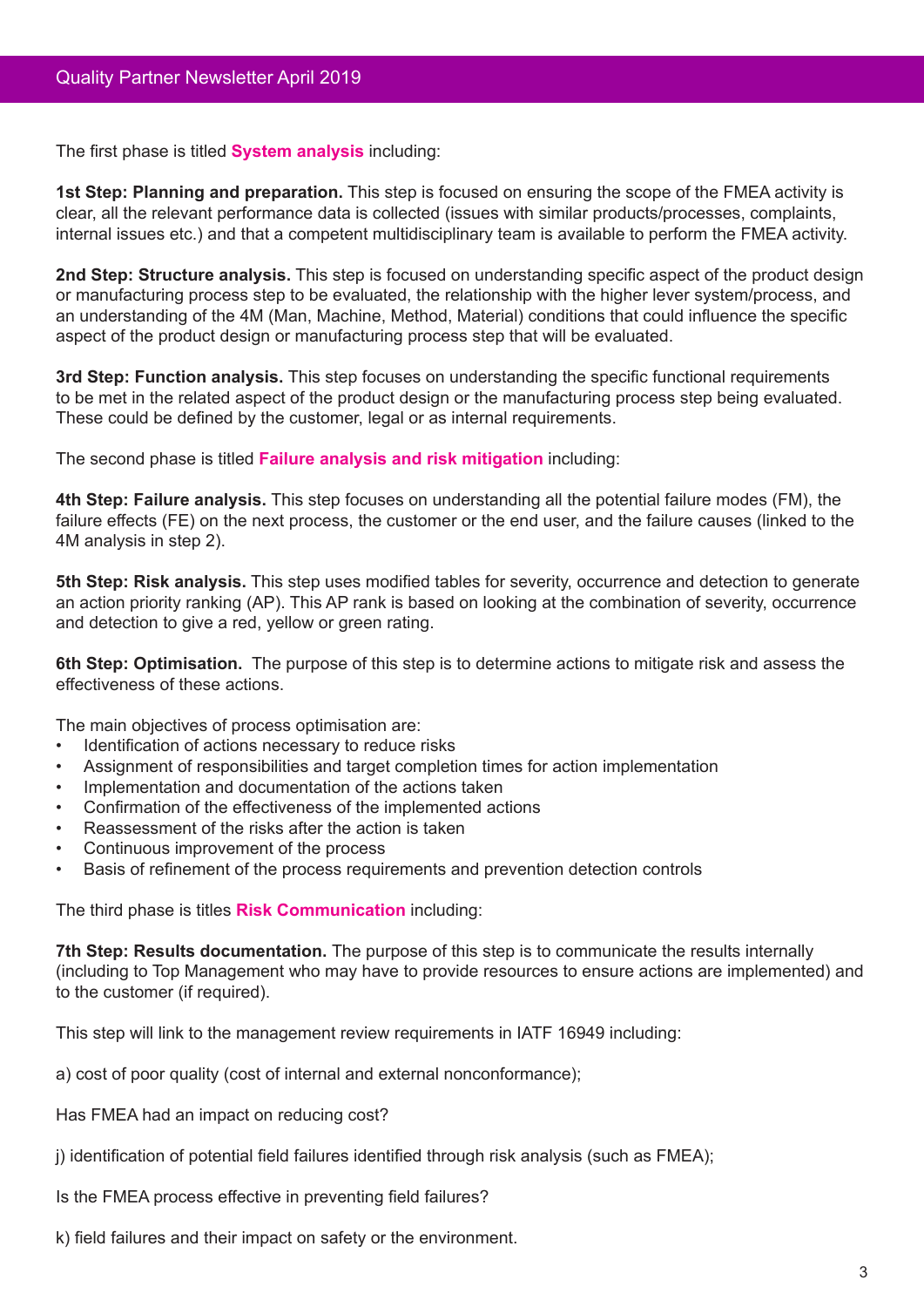Why was FMEA process not effective to identify any failures?

**Question:** Will we have to use any specific software to record the results of the FMEA? **Answer:** No. FMEA's can be documented using either a spreadsheet (as most of the organizations now do according to a survey conducted by AIAG) or with integrated software.

**Question:** Will any specific training be mandated?

**Answer:** While there may be specific training requirements mandated by the customer, in most cases no. For any training you must ensure you select a suitable, competent training provider.

Quality Partner will have a one and two-day practical, application-based, face to face training courses available after the formal publication of the handbook.

Also, understanding that it difficult for organizations to release large groups of people for face to face training, Quality Partner will also have available a video series, comprised of 8 modules and supporting exam, to provide practical guidance on effectively implementing the new approach. More details will be published in the next newsletter.

In conclusion:

- Compliance with the new FMEA handbook may be mandated by customers for new programmes
- The handbook will NOT be an IATF reference manual
- The handbook will promote a 7- Step approach
- The proposed approach uses 4M analysis as an input to understand potential risks
- An AP ranking is proposed rather than RPN as a tool to identify areas for risk reduction
- There will be more focus on measuring the effectiveness of the FMEA process by focus on the cost of poor quality

However good the manual is in principle, the key to successful implementation is getting the commitment of the Top Management Team in the organization to provide the necessary resources (competent FMEA teams with enough allocated time and physical resources where needed to address potential failures modes) to prevent issues from occurring.

Finally, the FMEA teams must believe in the process and not just see it as a form filling exercise to show the auditor of the customer. My approach will be to train using brainstorming around the 4M approach, capturing the potential risks and then formatting into the spreadsheet or software.

# **IATF 16949 Clause 8.3.2.3: Development of products with embedded software**

This next article was put together with the help of a friend and regular reader of the newsletter, Morteza Kheirkhah.I thank him for his input, hope you find interesting.

Driven by the rapidly increasing amount of embedded software in automotive applications (for example powertrain control, comfort, and driver assistance), IATF 16949 added new requirements related to an organization's control over the design, sourcing and embedding of software.

This requirement focuses on the requirement related to the embedded software design and development activities.

The first part of 8.3.2.3 states:

*"The organization shall use a process for quality assurance for their products with internally developed embedded software."*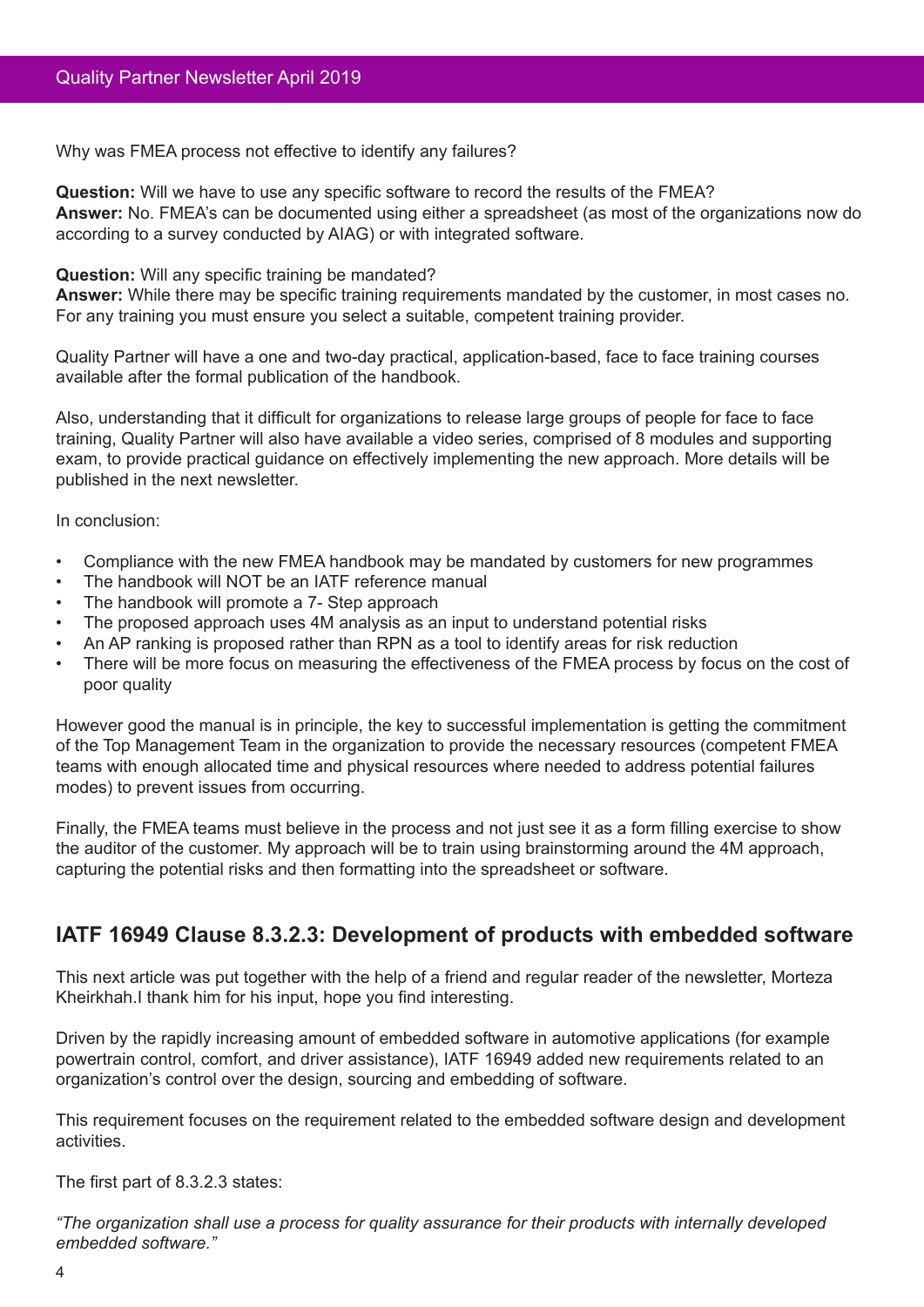The first point is that there is no requirement for "documented" process. However, the organization should demonstrate that have a process for quality assurance. This can be shown by including the assurance activities in a product's development project plan.

If the development of the software is done by an outsourced supplier, clause 8.4.2.3.1 "Automotive productrelated software or automotive products with embedded software" applies.

If outsourced, you must require your supplier to have and implement such quality assurance process and the organization shall define and apply necessary controls over supplier and provided software/product (for example reviewing their capability self-assessment, second party audit etc.).

The purpose of a Quality assurance process is to provide independent and objective assurance that products and processes comply with predefined requirements and plans, and that any potential nonconformances are addressed.

Organization's may have a standard (typical) assurance process which some of its inputs, activities, and outputs may be:

Inputs:

- Project plan
- Available resource
- Reference documents (CSR's, Standards, organizational documents etc.)
- Available resource
- **Lesson learned from previous projects**

#### Activities:

- Developing a quality assurance plan
- Ensuring that the products meet the defined product requirements according to the quality assurance strategy and the project schedule
- Ensuring that the product development processes are implement as planned (according to the quality assurance strategy and the project schedule)
- Ensuring the resolution of nonconformances. Nonconformance found in process and product quality assurance activities should be analysed, tracked, corrected, and further prevented
- Escalation of results of assurance activities to related levels/persons in the organization

Outputs:

- Implemented quality assurance plan
- Design reviews
- Actions to address risks
- Communication records (with the customer and internally)

Automotive SPICE (v3.1), ISO/IEC/IEEE 12207 (2017), IEEE 730 (2014) and ISO 15026-4 (2012) all provide good information on quality assurance process and assurance plans.

The next part of 8.3.2.3 states:

*"A software development assessment methodology shall be utilized to assess the organization's software development process."*

Selecting the assessment methodology is the responsibility of the organization, but some customers may have their requirements on the assessment methods and the maturity/capability level to be attained by the organization.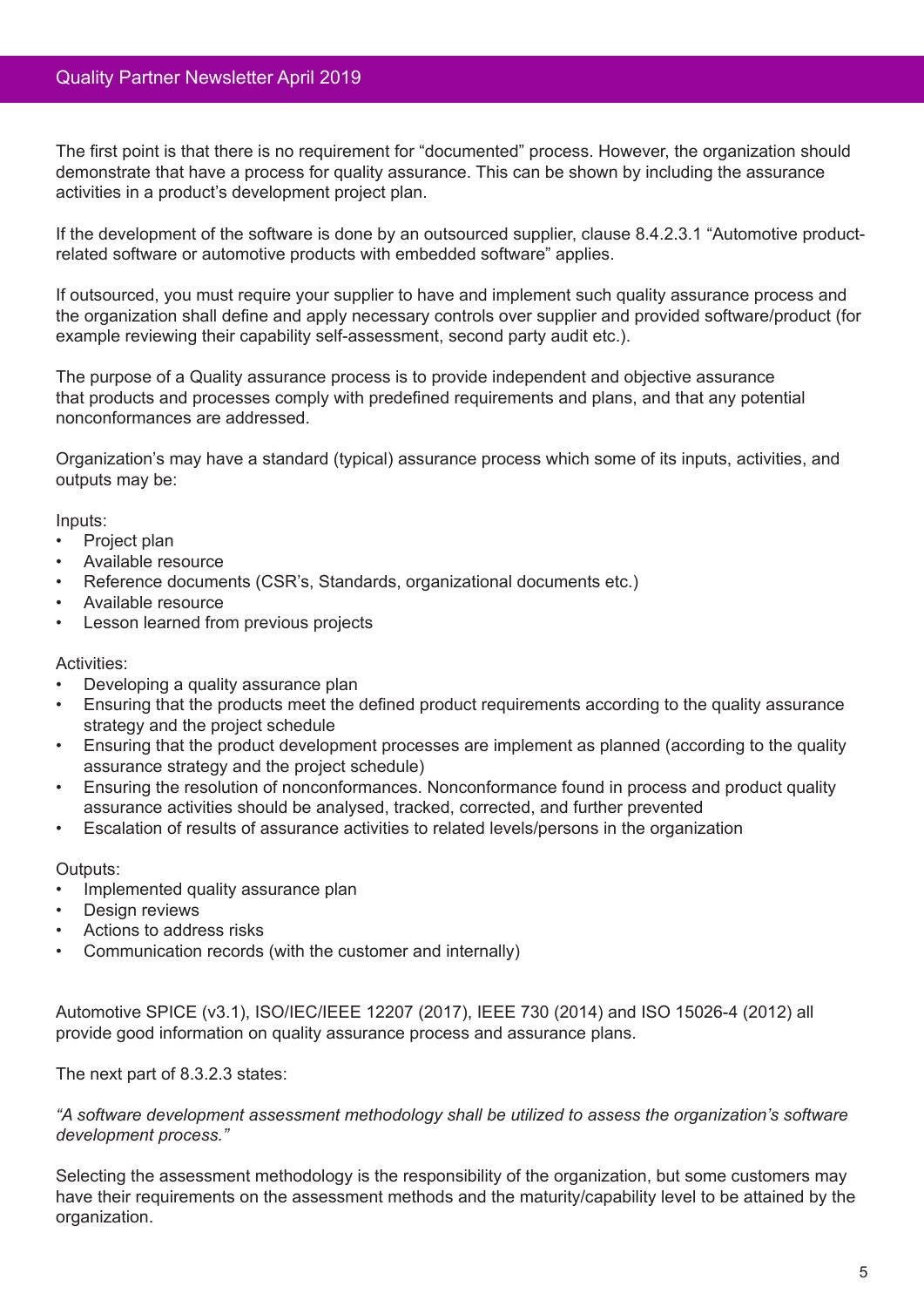For example, VOLVO in its supplier quality assurance manual (4th edition) requires suppliers to use SPICE method and level 3 would be minimum acceptable capability level.

The scope of the above requirement is only software development processes, not the overall product or system development processes.

The last part of 8.3.2.2 states:

*"Using prioritization based on risk and potential impact to the customer, the organization shall retain documented information of a software development capability self-assessment."*

Failures or malfunctions of embedded software and related products have no identical impact on customers or end users. For example, the impact of a failure in a braking system ECU and gearbox TCU would not equal. This requirement requires the organization to retain self-assessment results and related supporting documents for a certain time based on risk and its impact to the customer.

For meeting this requirement, organizations can use DFMEA or a risk matrix.

ISO 26262, titled Road Vehicles–Functional Safety, is the automotive functional safety standard for passenger vehicle industry, and compliance is mandated by some customers. In order to accomplish the goal of designing and developing dependable automotive systems, ISO 26262 uses the concept of Automotive Safety Integrity Levels (ASILs), the adaptation of Safety Integrity Levels. ASILs are allocated to the components and subsystems that can cause system failure and malfunctions that lead to hazards. They are five levels (QM, A, B, C, D) from the least strict ASIL (A) to the strictest ASIL (D), where QM means no safety requirements. Organizations can use the Automotive Safety Integrity Level for determination of retention time.

# **Ask the expert**

# **Question:**

We have just done an internal system audit on our Facility & Asset Maintenance Process and have stumbled across a grey area.

We have multi-meters on site that are used to measure voltage and current flow by the maintenance team. These do not measure any products characteristics. Do these multi-meters need to be calibrated by an ISO/IEC17025 laboratory with an ISO/IEC17025 accredited certificate?



*Quality Partner's expert, Paul Hardiman*

We have received a calibration certificate from the company who carried out the calibration and although it shows traceability and the measured values before and after adjustment, the calibration provider is not ISO/IEC 17025 accredited?

# **Answer:**

It depends whether the multi-meters are being used to verify any aspect of the manufacturing process control.

For example, if the control plan says, under process control, a voltage must be 200+/-10V, then the multimeter would have to be calibrated by an ISO/IEC 17025 accredited laboratory.

If the multi-meters are not used to measure any aspect of process control specified on the control plan, (maybe, for example, is just used to check if a voltage or current is flowing, but the absolute value is not important) then there is no need for an ISO/IEC17025 laboratory to be used, but it would still make sense to keep them in the calibration system, with records or calibration traceable back to national or international standards.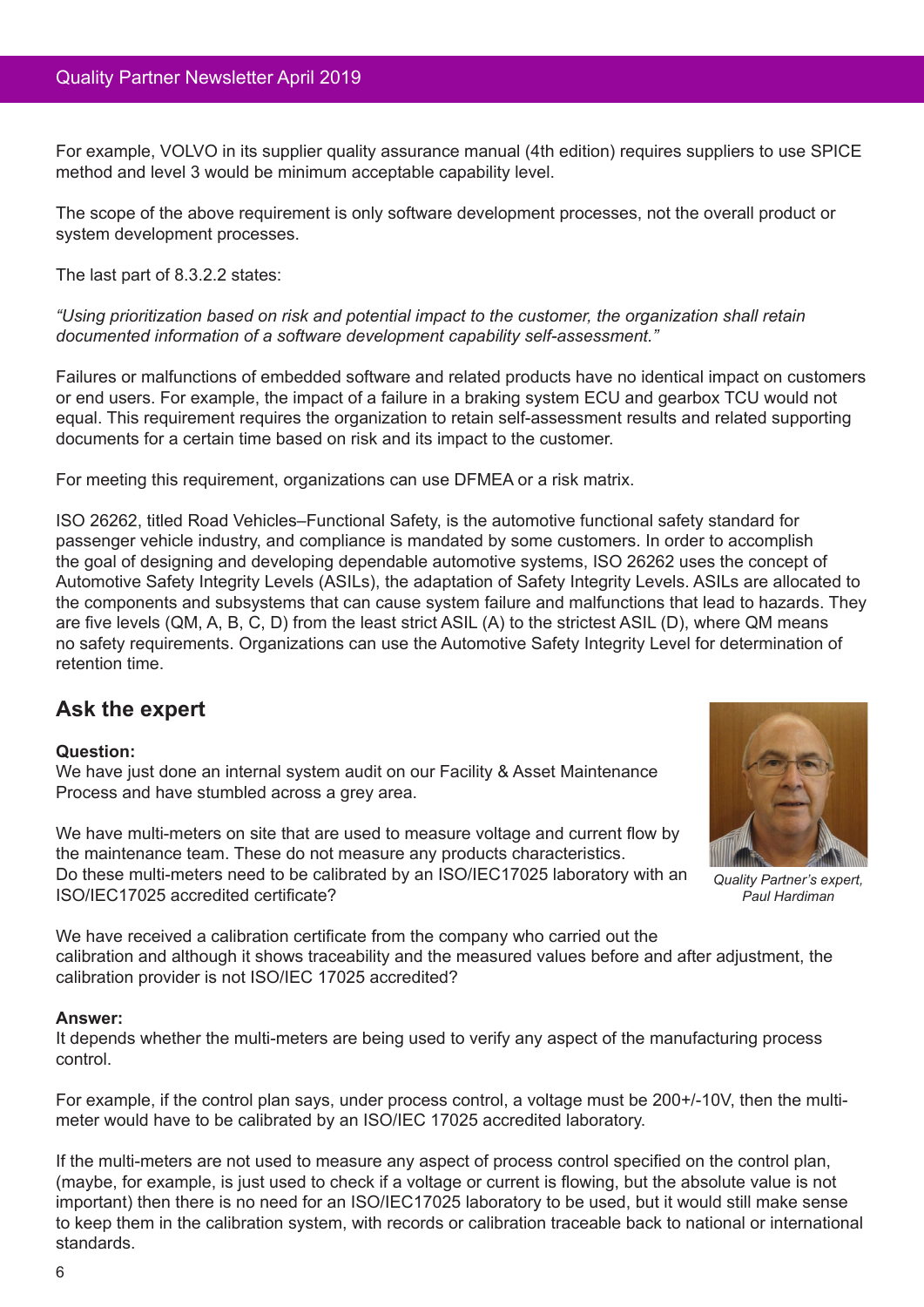My company is IATF 16949 certified. We have one supplier of production parts where their ISO9001 has been suspended by their certification body (for period of 6 months).



With the suspension; Would this still allow the supplier to continue ship the parts to my company? What action would you recommend we take?

## **Answer:**

Firstly, we must understand that under the IATF scheme, if a certificate is in a state of suspension it is still valid. However, in the ISO9001 scheme if a certificate is in suspension it is not valid.

The action you take will depend on the potential risks, what they supply you and why they are to be suspended (for example its poor performance, move of site, falsifying data etc.?)

#### You must decide:

What level of containment do we need to do to ensure the incoming product meets the specification? (For example, increased inspection/testing).

In the period of suspension, maybe you would need to undertake a second party audit to verify they still have a functioning quality management system.

Depending on criticality and risk you may consider starting the process to find an alternative supplier. During this period of suspension, you would need to inform the relevant customer (s) of these planned actions, as under IATF 16949 8.4.2.3 (including sanctioned interpretation 8), states:

*"Unless otherwise authorized by the customer a QMS certified to ISO 9001 is the initial minimum acceptable level of development."*

#### **Question:**

We have implemented a management review process, that, rather than based on one big annual meeting, each of the senior management team members hold a monthly meeting with their teams to review process performance and act when targets are not met.

I have two questions:

- 1. Does this management review structure meet the requirements of IATF 16949?
- 2. If all the process targets under the responsibility of a department are all being met, do they have to still show evidence of continual improvement?

# **Answer:**

1. Management review can be regarded as a process and can comprise of several meetings. However, looking at the overall process, you need to ensure than, at minimum, you ensure coverage of all the management review input requirements defined in 9.3.2 in ISO9001 and 9.3.2.1 in IATF 16949. Reviewing performance alone would not meet the requirement.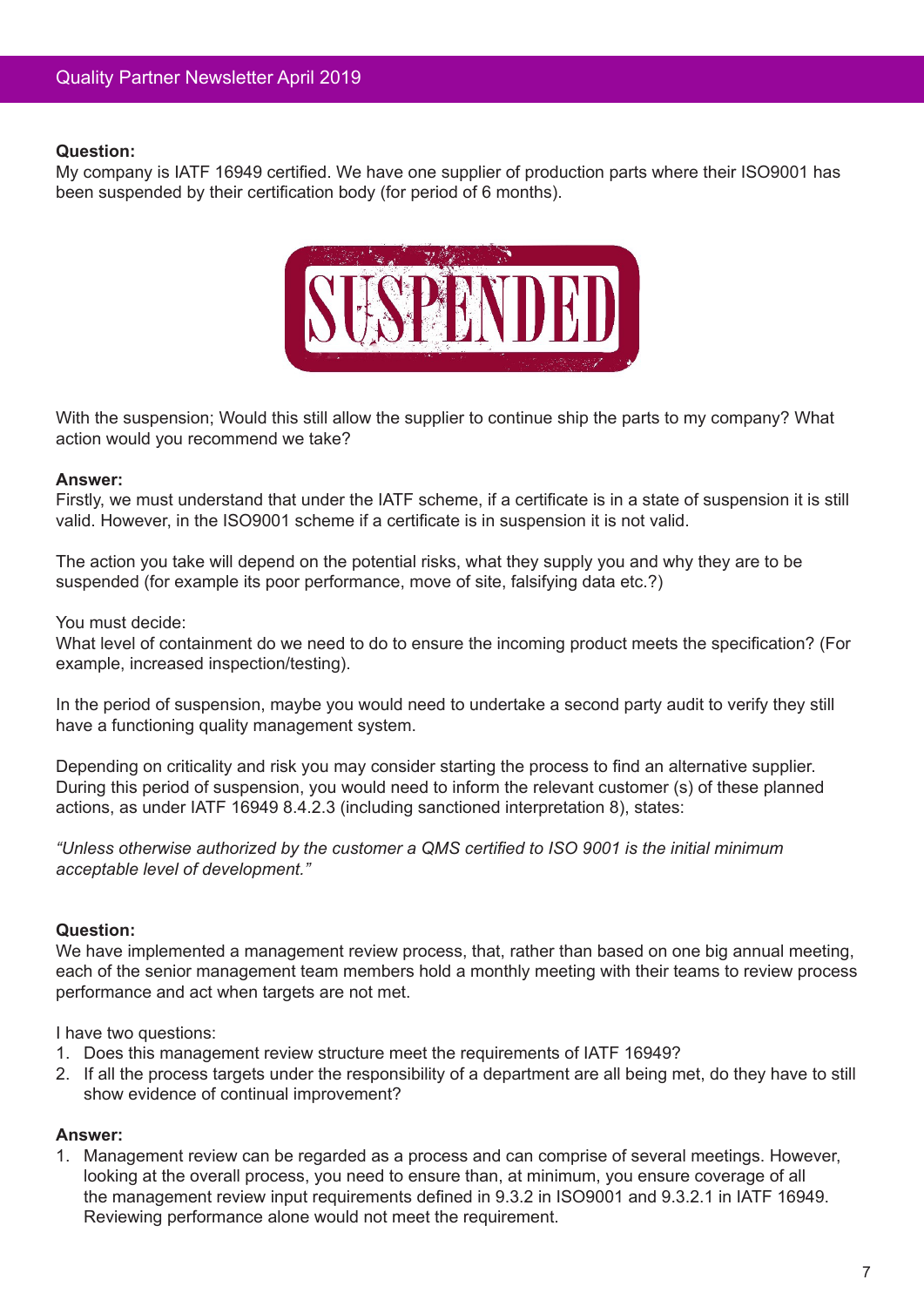Also, my audit question would be: "How does the Top Management team review the overall effectiveness of the quality management system, review the strategic direction and set targets for the next period?" (maybe annual objectives). This could be fulfilled by an annual review, that does not look at all the input requirements defined in the standards but is more a strategic review meeting.

2. There is nothing in IATF 16949 that says every process must show evidence of improvement, it is the responsibility of Top Management to decide where to focus resources on improvement activities.

You must ensure that you meet the intent of IATF 16949 10.3.1 continual improvement, namely:

*"The organization shall have a documented process for continual improvement. The organization shall include in this process the following:*

*a) identification of the methodology used, objectives, measurement, effectiveness, and documented information;*

*b) a manufacturing process improvement action plan with emphasis on the reduction of process variation and waste;*

*c) risk analysis (such as FMEA)"*

So, for the manufacturing process, it is mandated a manufacturing improvement plan is in place, but again this does not say every aspect of the manufacturing process (for example all customer cells, all subprocesses etc.) have to be improved within the plan, this would be based on criticality, performance and risk.

#### **Question**

In a recent audit in our Scan & Pack area (shipment area), one of the observations found that the operator used the "QA stamp" on each box after they had packed the units in the box.



There was no traceability as to who had packed the product and who had applied the "QA stamp". There was also no "control" over the stamps (not allocated to any individual).

When we checked through our Control Plan, Work Instructions and other documents, there is no such requirement to apply the "QA stamp" to every box.

Can we remove from our process the application of the QA stamp?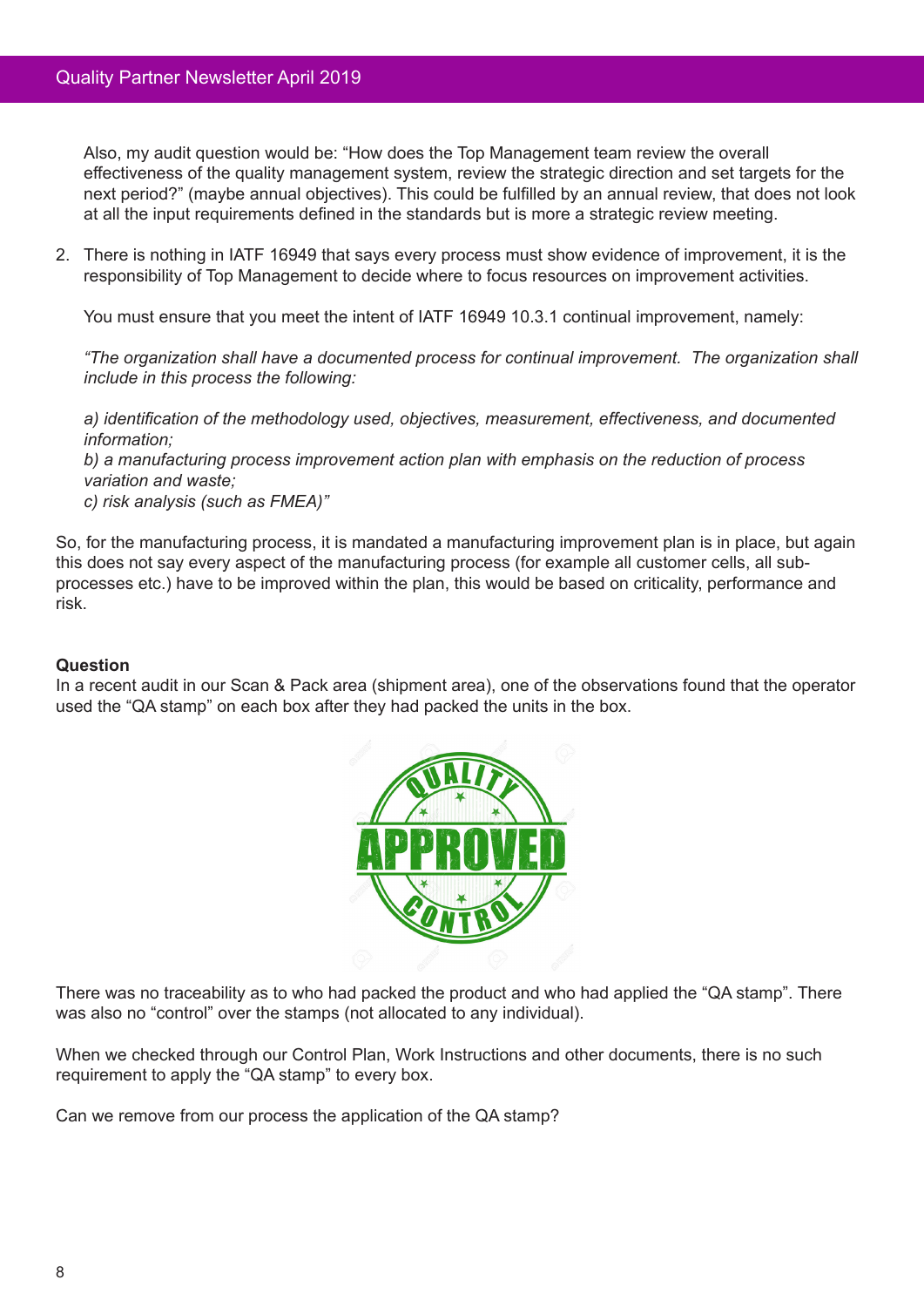#### **Answer:**

Firstly, let's look at the ISO9001 requirement 8.6 Release of products and services.

*"The release of the product or service shall not proceed until the planned requirements have been satisfactorily completed..."*

IATF 16949 8.6.1 adds "The organization shall ensure that the planned arrangements to verify that the product and service requirements have been met encompass the control plan and are documented as specified in the control plan"

So, neither of these requirements state that this has to be by applying any form of "QA stamp" or marking to each box (although check that this is not a customer specific requirement), but it should be evident in the control plan what checks are performed to verify that the final product ready for shipment conforms to all the customer and internal requirements and who has the authority to make the decision to release the product to the customer.

This evidence could be maintained by hard copy or electronic records, but the record must be traceable to the person (s) making the release decision.

This also links to IATF 16949 requirement 8.5.2.1 Identification and traceability — supplemental. I would question what the relevant traceability plan says (for example if there was a customer issue related to the product or the related packaging what records would be available to help define the scope of the issue).

# **Question:**

At the end of the clause 9.2.2.1 Internal Audit programme, it is written that:

*"The effectiveness of the audit programme shall be reviewed as a part of management review"*

What is the meaning of audit programme effectiveness?

How can we say that the audit programme of the last 12 months is effective or not?

#### **Answer:**

Firstly, the ISO9000 definition of effectiveness is "Planned results achieved".

You could measure effectiveness of the audit process by one or more of the following:

- • Audits completed to schedule
- Nonconformities closed within agreed timescales
- Number of improvement opportunities identified
- Number of repeat nonconformities
- Comparison of internal audit findings with those in external audits (if the internal audit process is effective, this should reduce the number of external audit findings)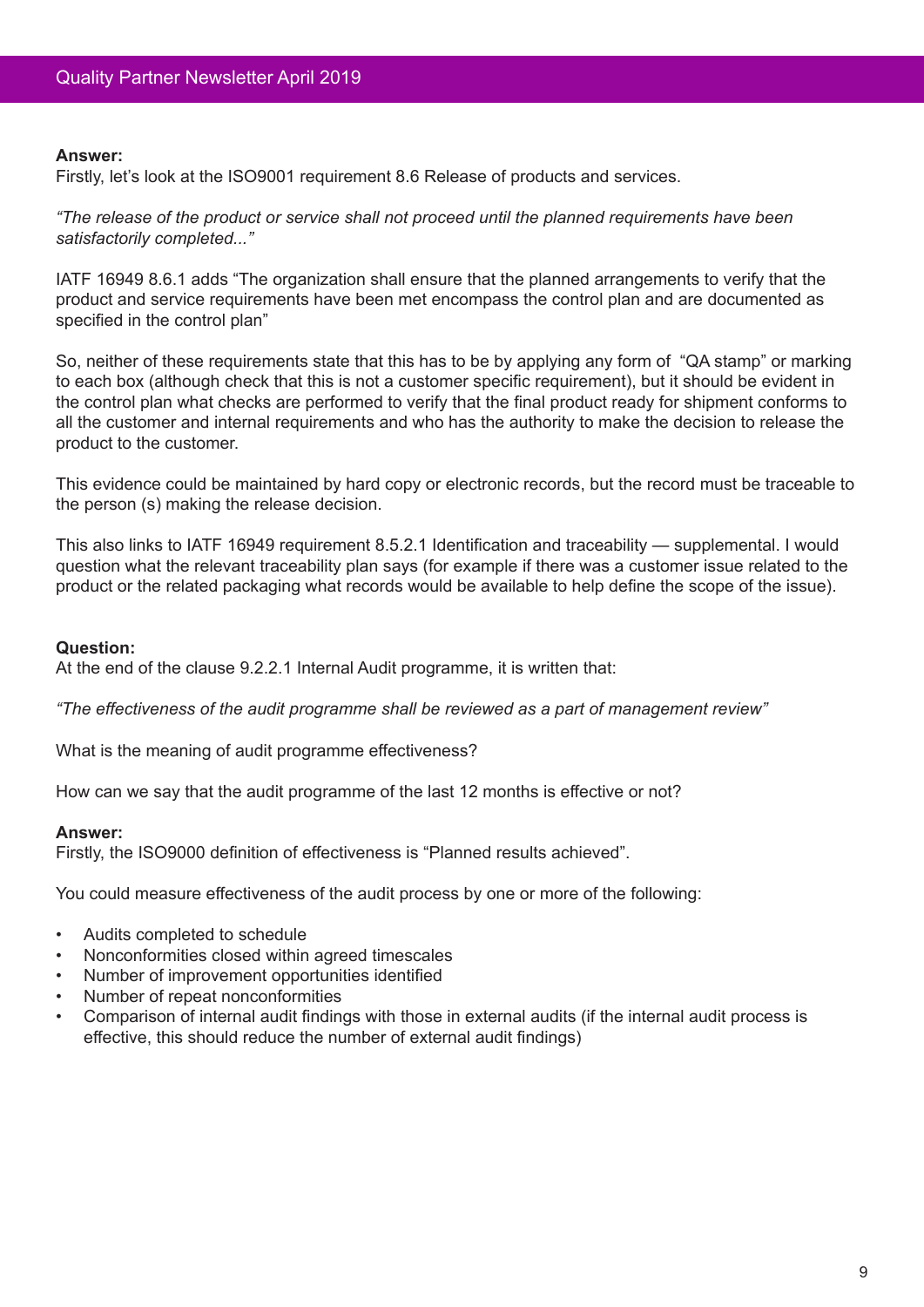We buy electrical components from different types of distributors. According to our ordering/payment system, these distributors are treated as our supplier, not the component manufacturer.



My question is what types of distributors need to have ISO9001 certification?

Our current stand point is that if they add value or potential risk, they should be certified, (e.g. warehousing or re-labelling activity), but if all they do is buy and sell from manufacturers (e.g. sales office) we would not mandate ISO9001 certification.

#### **Answer:**

I agree with you; it depends on risk and what the distributor you are purchasing from is doing.

If they are buying in, storing, picking and distributing to you, ISO9001 certification by an IAF accredited certification body would be required under IATF 16949 requirement 8.4.2.3 Supplier quality management system development.

If they are only a "post box" and then do not physically see the product, then the risk is lower and therefore you could argue ISO9001 certification is not mandatory.

In either case you need to make clear in your purchase order to the distributor the full specification of the components you require, the manufacturer they should come from (which could be mandated by the customer), along with any relevant product certification or certificate of conformity requirements.

You should seek evidence that the components you purchase have been procured from a manufacturer who has at minimum ISO9001 certification by an IAF accredited certification body for the manufacturing site where the components are manufactured. You could place this as a purchase order requirement to your distributor to source this information for you.

You must then monitor the performance of the distributors (including any quality problems you get related to the product and delivery issues) and then demonstrate effective corrective action with either the distributor or direct with the manufacturer if you have contact.

The degree of supplier development activities (if any) you need to undertake would be based on criticality, risk and performance. (Distributors that have no manufacturing capability are not eligible for IATF 16949 certification)

I would also document in your supplier listing/records how you made the risk-based decision on the need for ISO9001 certification of distributors.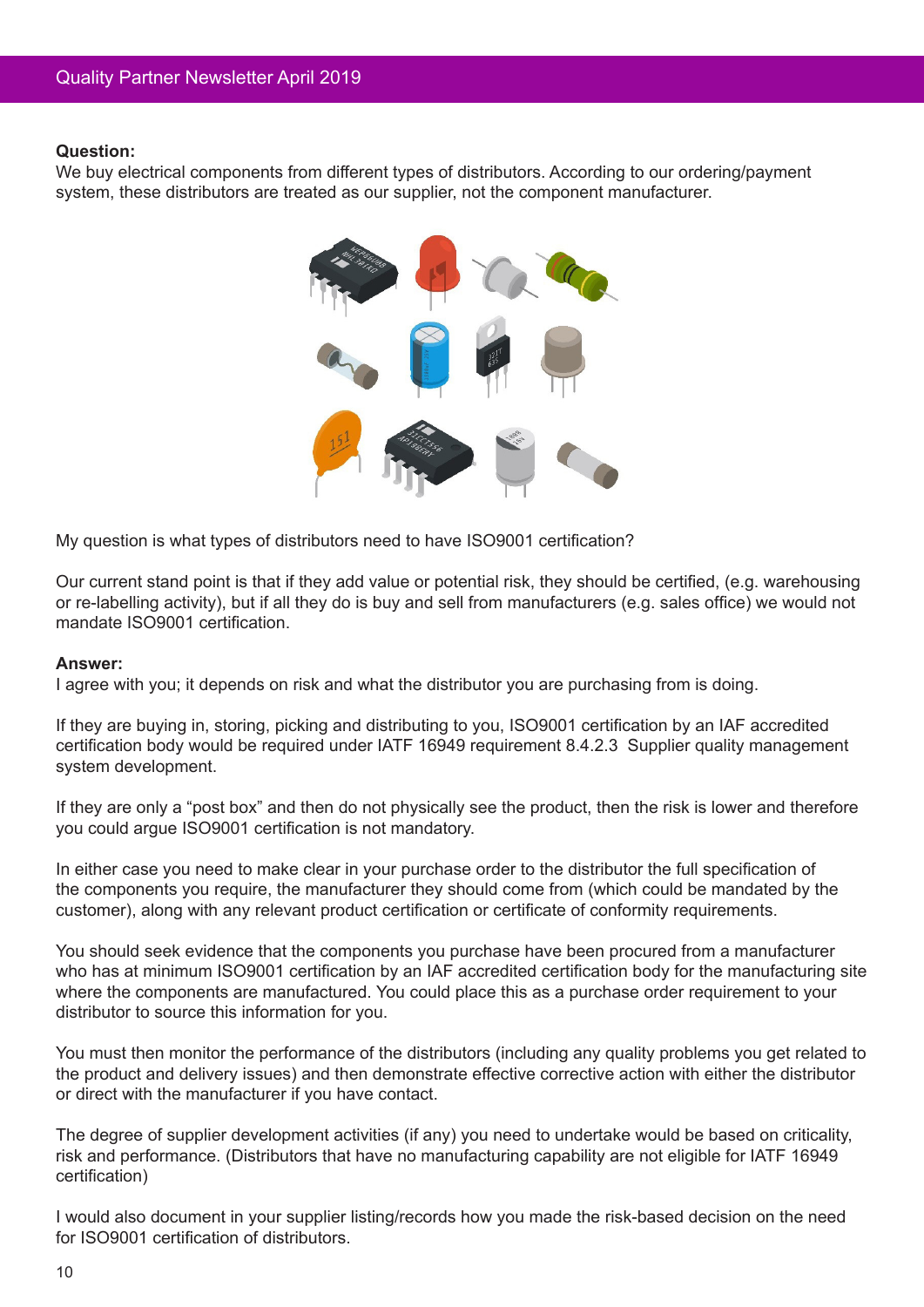Please can you give me some advice.

We are currently undergoing our IATF 16949 surveillance audit and an issue has come up concerning an MSA study conducted on a specialised piece of equipment (angle measuring machine).

We have 2 operators who have been certified to use this equipment and we conducted a 2 operator, 4 sample, 5 trial gauge R&R MSA study.

The reason for this study is as follows:

- Only 2 certified trained operators
- Only 4 reference standards available for measurement
- Only 5 trials done due to the extensive time taken to conduct each trial.

We have checked and none of our customers have specific requirements related to MSA.

Previously there was no MSA study conducted on this equipment, so last year a minor NC was raised against this subject.

The auditor is threatening to raise a major non-conformance as a 3 operator, 3 trial,10-part MSA study has not been conducted.

The costs involved with sending another operator to Japan for training/certification and the availability of training course place means that if a nonconformity is raised, we would not be able to close within 90 days. Please can you suggest the best way forward on this issue.

#### **Answer:**

Firstly, there is no requirement in IATF 16949 to do Gauge R&R studies unless mandated in customer specific requirements. The requirement is to undertake MSA studies which could include bias, linearity and stability, Attribute agreement analysis etc., not only gauge R&R.

You must define which reference manual and acceptance criteria you use, for example there are three options in IATF 16949, annex B.

I would challenge the auditor on the where the source of the requirement to do a Gauge R&R study using 3 operators, 3 trials and 10 parts has come from.

If I was auditing I would more focus on:

- What is the frequency of calibration of the angle measuring machine? (and how has the frequency been established based on criticality, risk and usage)
- Based on risk, in between the calibration intervals are any checks done on the machine using the reference standards (bias, linearity and stability) and if so, how are these recorded/analysed?
- Which reference manual did you refer to in deciding the type of study to undertake and how many parts/ appraisers/trials to undertake?
- What was the result of the MSA study you undertook, what was the acceptance criteria, and what action did you take if the acceptance criteria was not met?
- • How do you manage the risk of only having 2 qualified operators of the machine?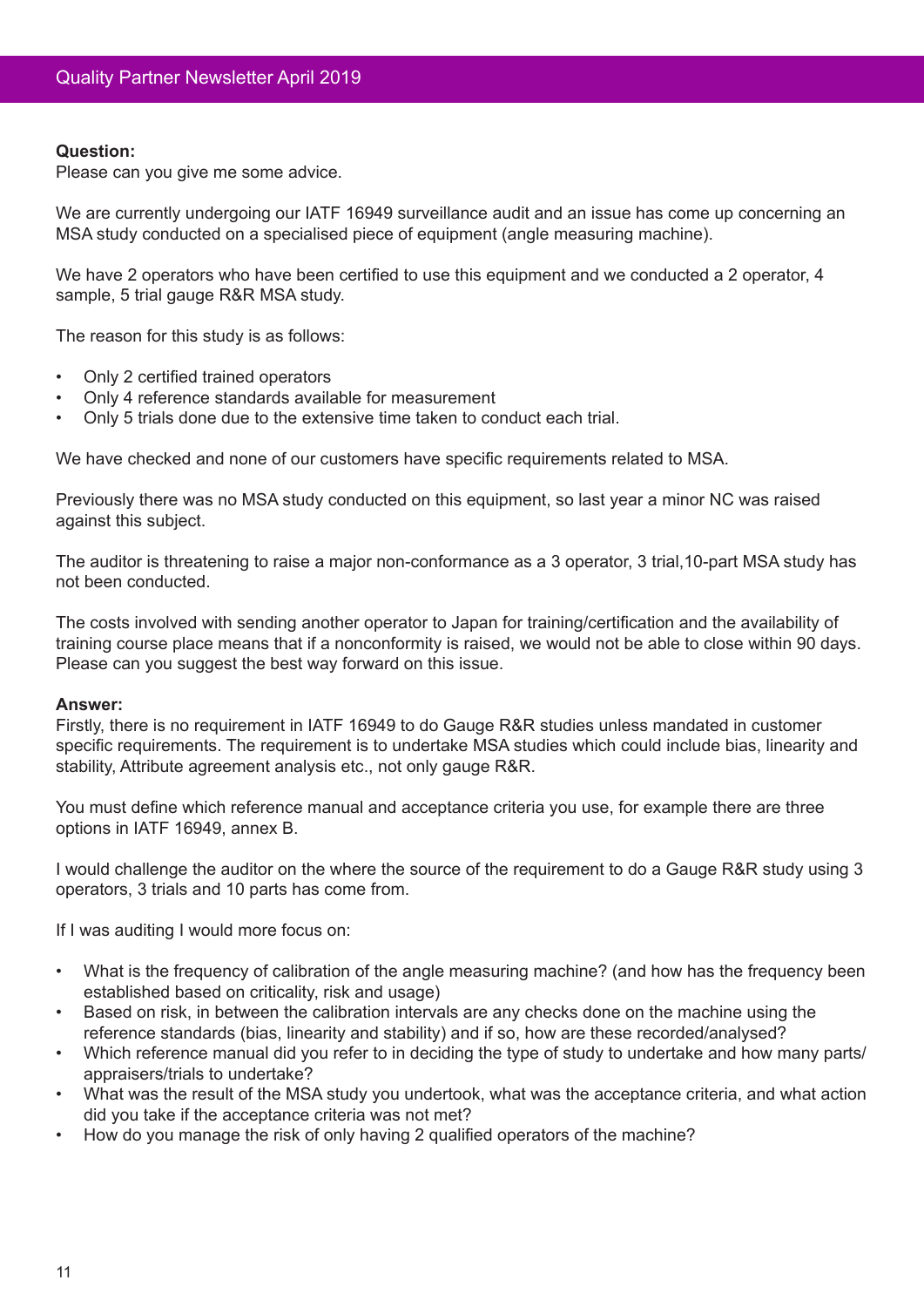I have an IATF query relating to change control.



We categorise any change as a either a Class 'A' change or a Class 'B' change;

Class 'A' change being a change that affects the product build/test/spec (Fit/form/function).

Class 'B' change being any other type of change (correcting typo's, clarifying wording, restructuring BOM format etc.).

Now we are playing it safe, that whenever an Engineering Change Request (ECR) is raised we insist on obtaining full cross functional team (CFT) approval (for both class A and B changes). This causes additional workload and delays in the process to implement changes.

What are the requirements for CFT approval of changes?

Could we designate that CFT approval is only required for class 'A' changes?

#### **Answer**

Let's look first at the relevant IATF 16949 requirements where a multidisciplinary approach is mandated:

*7.1.3.1 Plant, facility, and equipment planning.*

This requires a multidisciplinary approach, including "evaluating proposed changes to existing operations". If the change relates to a proposal to change any aspect of the plant or facility layout a CFT must be used.

# *8.2.3.1.3 Organization manufacturing feasibility*

*"The organization shall utilize a multidisciplinary approach to conduct an analysis to determine if it is feasible that the organization's manufacturing processes are capable of consistently producing product that meets all of the engineering and capacity requirements specified by the customer. The organization shall conduct this feasibility analysis for any manufacturing or product technology new to the organization and for any changed manufacturing process or product design."*

8.3.2.1 Design and development planning — supplemental

Although this requirement does not specifically mention change, a note states:

*"A multidisciplinary approach typically includes the organization's design, manufacturing, engineering,*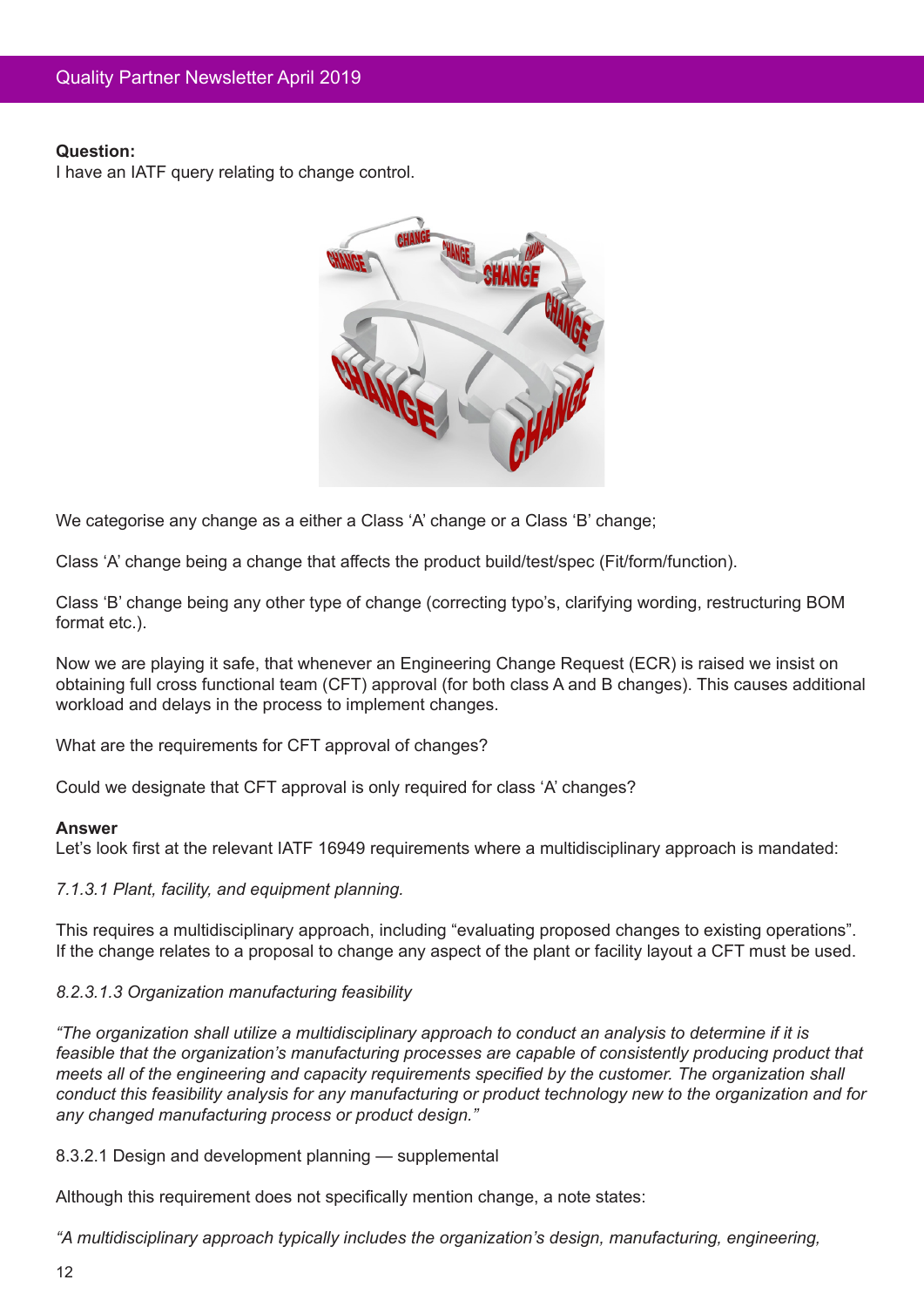*quality, production, purchasing, supplier, maintenance, and other appropriate functions."*

So, in conclusion, you must apply a multidisciplinary approach (CFT) when planning any change that affect the manufacturing process or product design, (in your terminology class A change).

For class B, you can determine the level of authority and degree of cross functional approval based on risk, but at minimum would recommend it is done with more than one person (for example however minor the proposed change (for example clarifying wording), there is benefit in a second person reviewing to see if any potential impacts in making the change the initial reviewer may have missed).

Finally, you need to ensure that any customer specific requirements related to change control are met.

## **Question:**

We had a minor nonconformity raised in our recent third-party audit against clause 8.4.2.3 regarding our supplier quality management system development process not being fully effective.

We have a supplier who do not have ISO9001 certification.

Originally IATF16949 8.4.2.3 Supplier quality management system development requirement allowed us to undertake a second party audit (which we did of this supplier and then give us good quality and delivery performance) but this was removed in SI 8.

We have looked at re-sourcing, but this would take longer than the 30 days we have left to send the corrective action to our certification body, and we are unable to invest £400,000 in new equipment that would be required to manufacture the component internally.

We have asked our customer for a waiver to allow us to continue to use this supplier, but they have declined.

The supplier in question is planning to seek ISO9001 and IATF16949 certification.

Our understanding is that if we cannot close this nonconformity in 90 days from the end of the onsite audit, we will lose our IATF certification.

Is there anything we can do to prevent this?

#### **Answer**

This is a difficult one.

Firstly, I would seek a specific timing plan with supporting evidence from the supplier related to their plan to achieve ISO9001 certification.

I would then provide this to the certification body, with other related supporting evidence, indicating containment, root cause analysis and a detailed corrective action plan (performance data, incoming controls, second party audit reports and evidence of communication with customer) and ask them to consider 100% resolving this minor nonconformity.

This term is referenced in the rules for achieving IATF recognition 5th edition 5.11.3:

*"In exceptional case(s) where the implementation of corrective actions cannot be completed within a maximum of ninety (90) calendar days from the closing meeting of the site audit, the certification body shall consider the nonconformity open but 100% resolved when the following conditions have been met:*